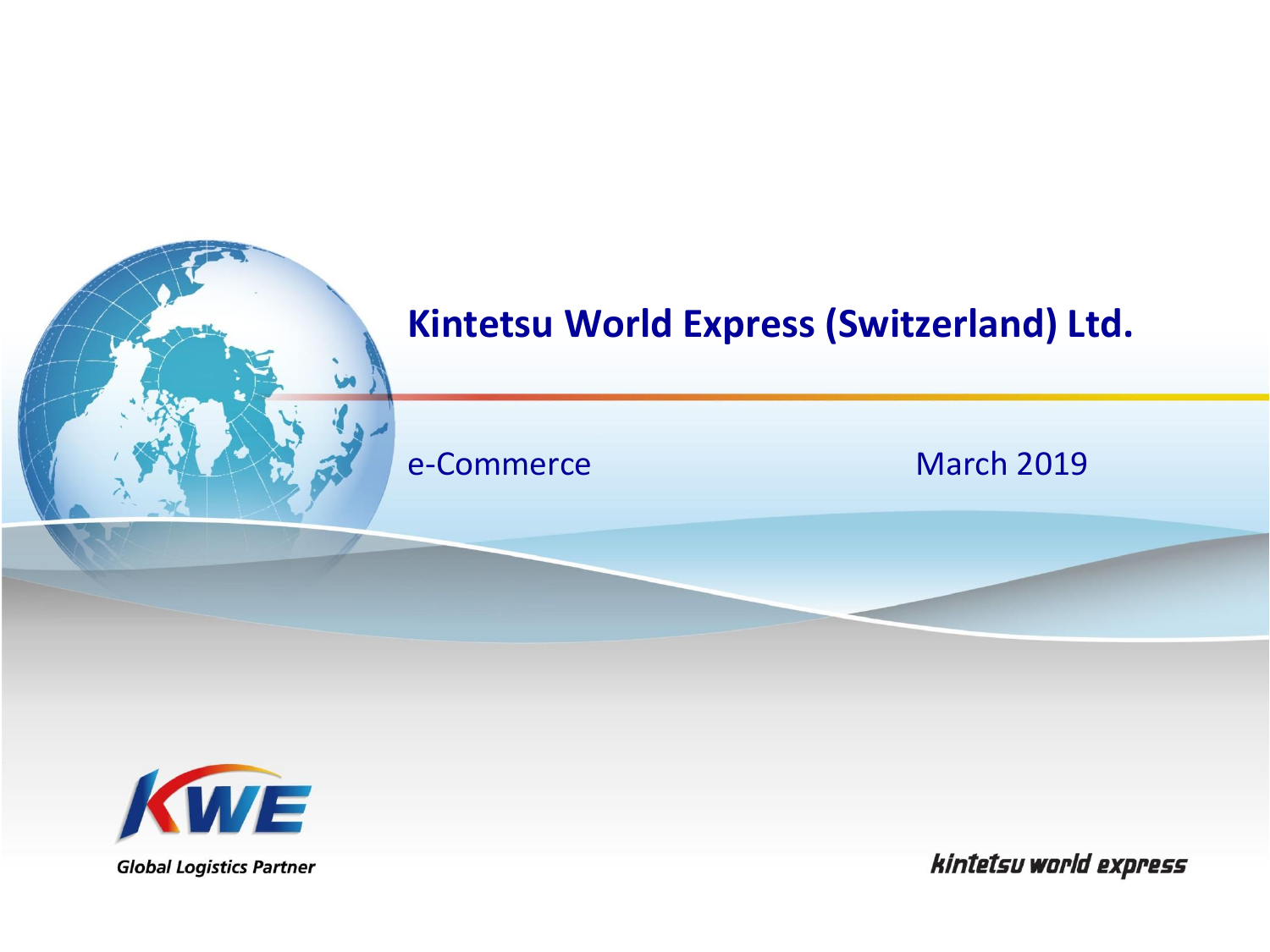

**e-commerce is our youngest but fastest growing business…**



**… it is specially designed to offer simplified cross-border in- and out operations for B2B and B2C providers**

**dedicated Handling facilities in our logistics Center in Bassersdorf incl. clean rooms for hygiene articles**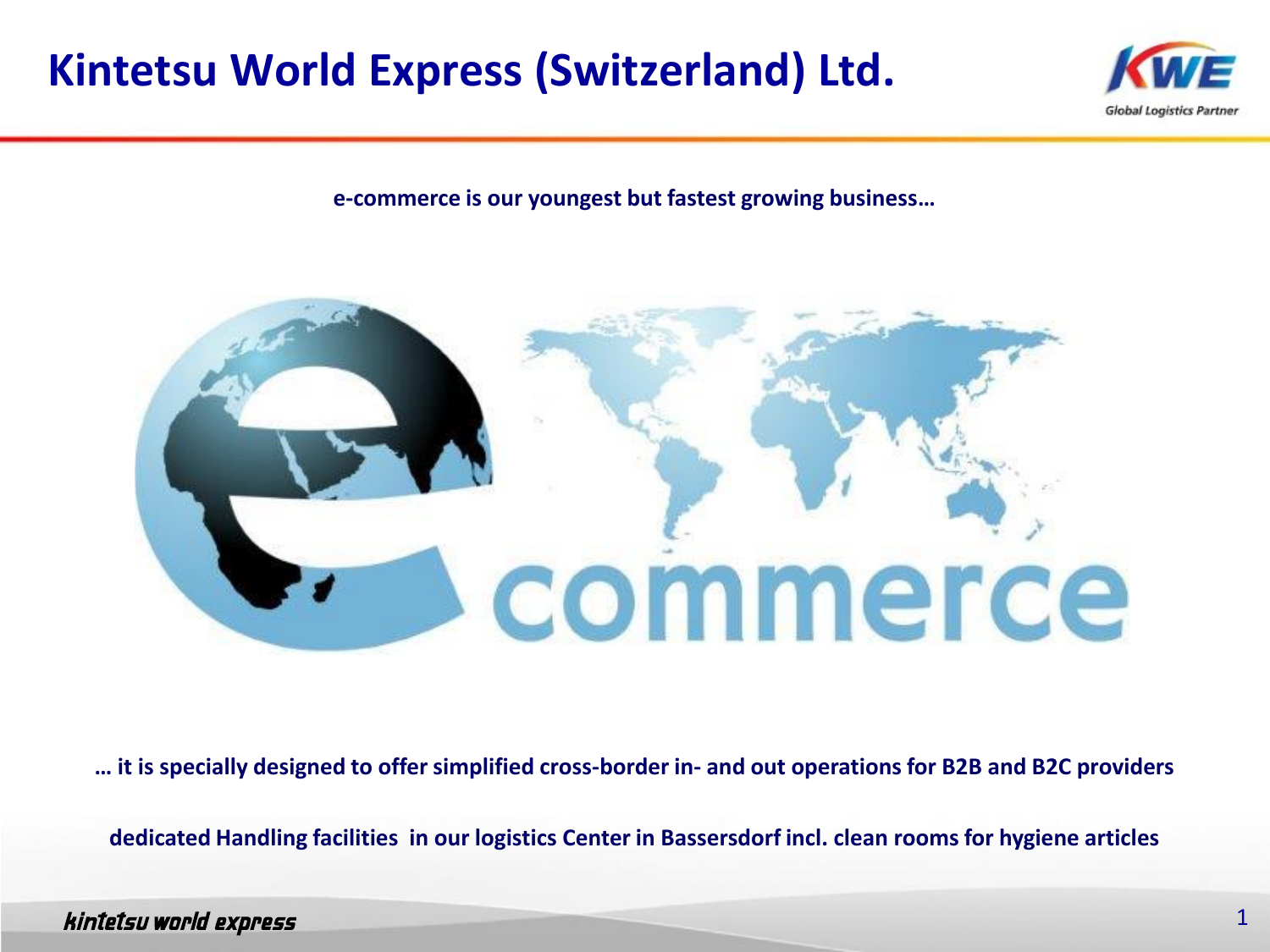

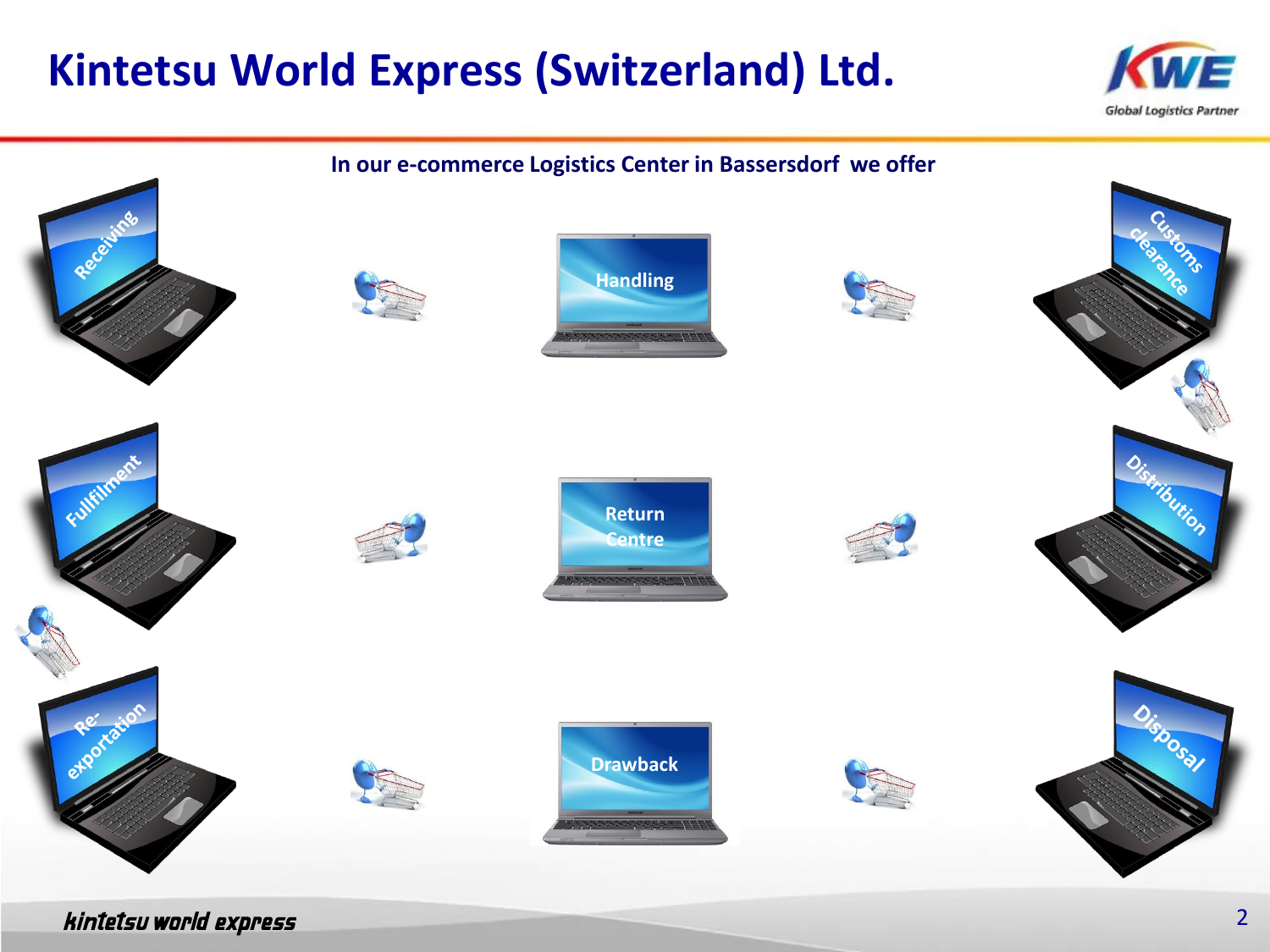

#### **Receiving**

Ĕ

芦

芦

Inbound shipments by Air, Truck or Sea Freight (bonded)

### **Handling**

Transfer under bond by KWE own shuttle truck to and from Zurich Airport



#### **Customs clearance**

Specially designed customs clearing features to meet crossboarder e-commerce requirements for mass orders.

Extremely fast import clearing process as customer data can be imported via interface.

Consolidated import clearing process is also available. Dedicated customs account (ZAZ) for the billing process of Duty & VAT.

Clarification work in case of irregularities.

KWE bills all charges to our customers and not to the e-Shoppers.

Fiscal Representation.

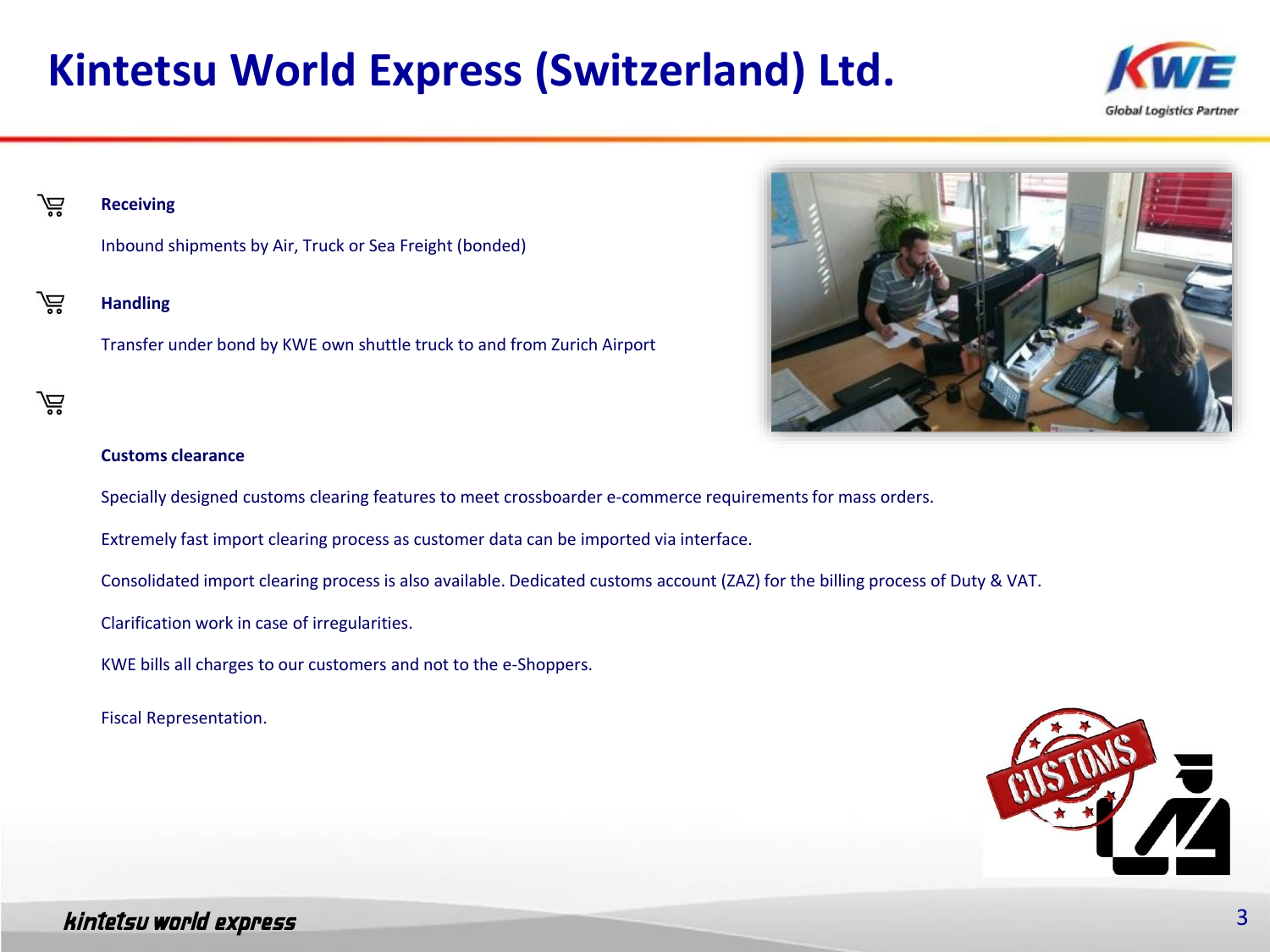

#### Ĕ **Distribution**

Distribution within Switzerland by truck, van, postal or courier service or hand over to third party

#### **Return Centre**

芦

八

KWE act as a Return-Center while e-Shoppers can directly send their unsuitable items back to us

Processing of returned items as per customers requirements/instructions(web-entry)

Open, scan, count, check conditions, verify item against system, re-packing of returned items, print inner label, seal with outer label etc.

Storage and consolidation of the processed return shipments, prepare shipments for re-export

#### **Fullfilment**

Checking, counting, unpacking, quality control, splitting, sorting, re-packing, etc.

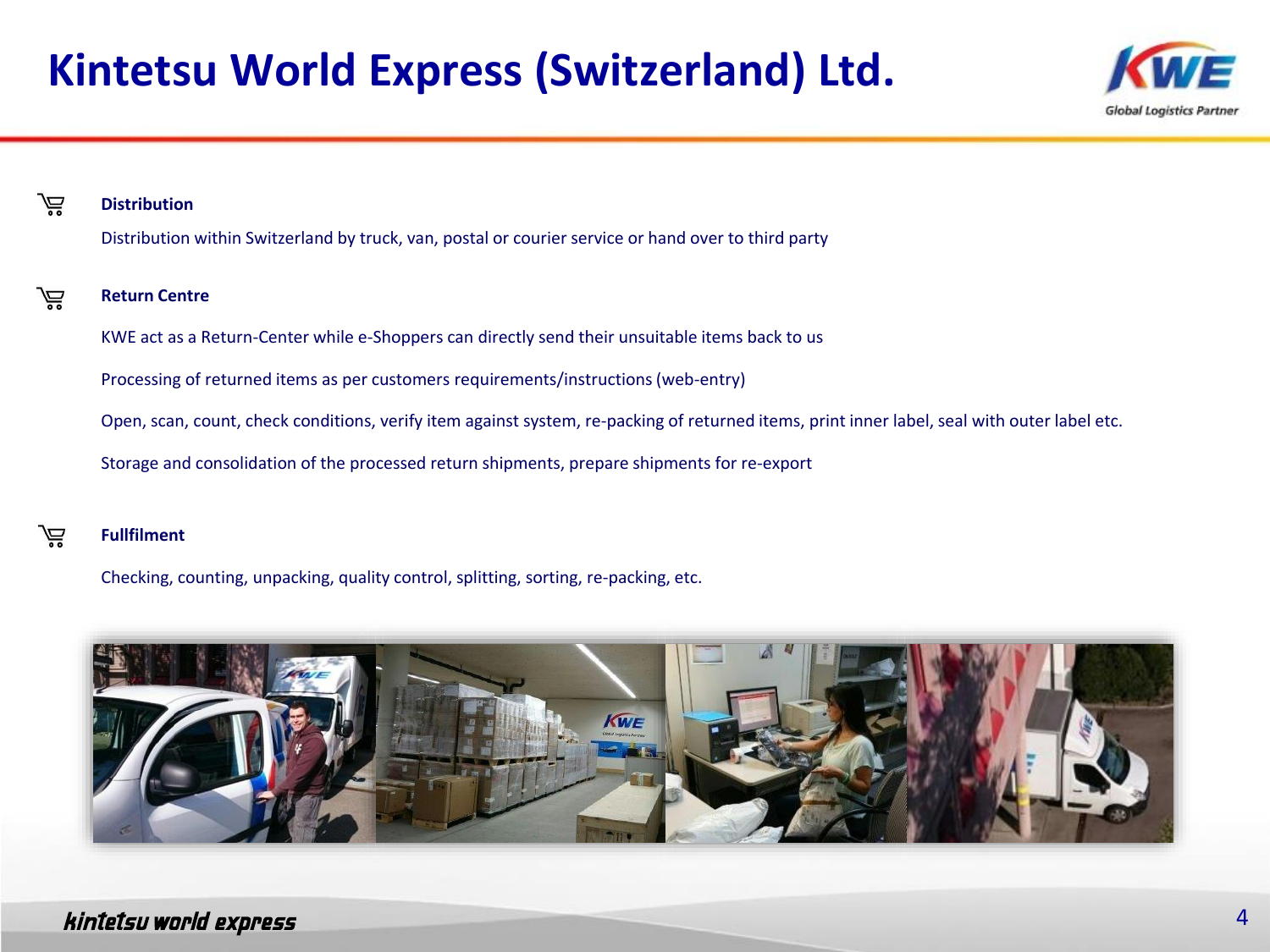

#### Ĕ **Re-exportation**

Consolidated export clearance and return transportation to customer's hub by Air Freight, Trucking or Ocean Freight

As refund must be applied per declaration it is important, that we issue one export (consol) declaration for all items. Each item returned must be listed on this export declaration. (customer data necessary)

#### **Drawback**

んいん しょうしゃく しょうしゃくん しょうしゃく しゅうしょう

芦

Application for refund of duty and VAT paid to Swiss customs authorities

Arrange customs dues refund-process as long as import and export clearance was performed by KWE

Credit refund to customer, not to e-Shoppers

### **Disposal**

Disposal for packing material and destruction for returned items with certificate if required